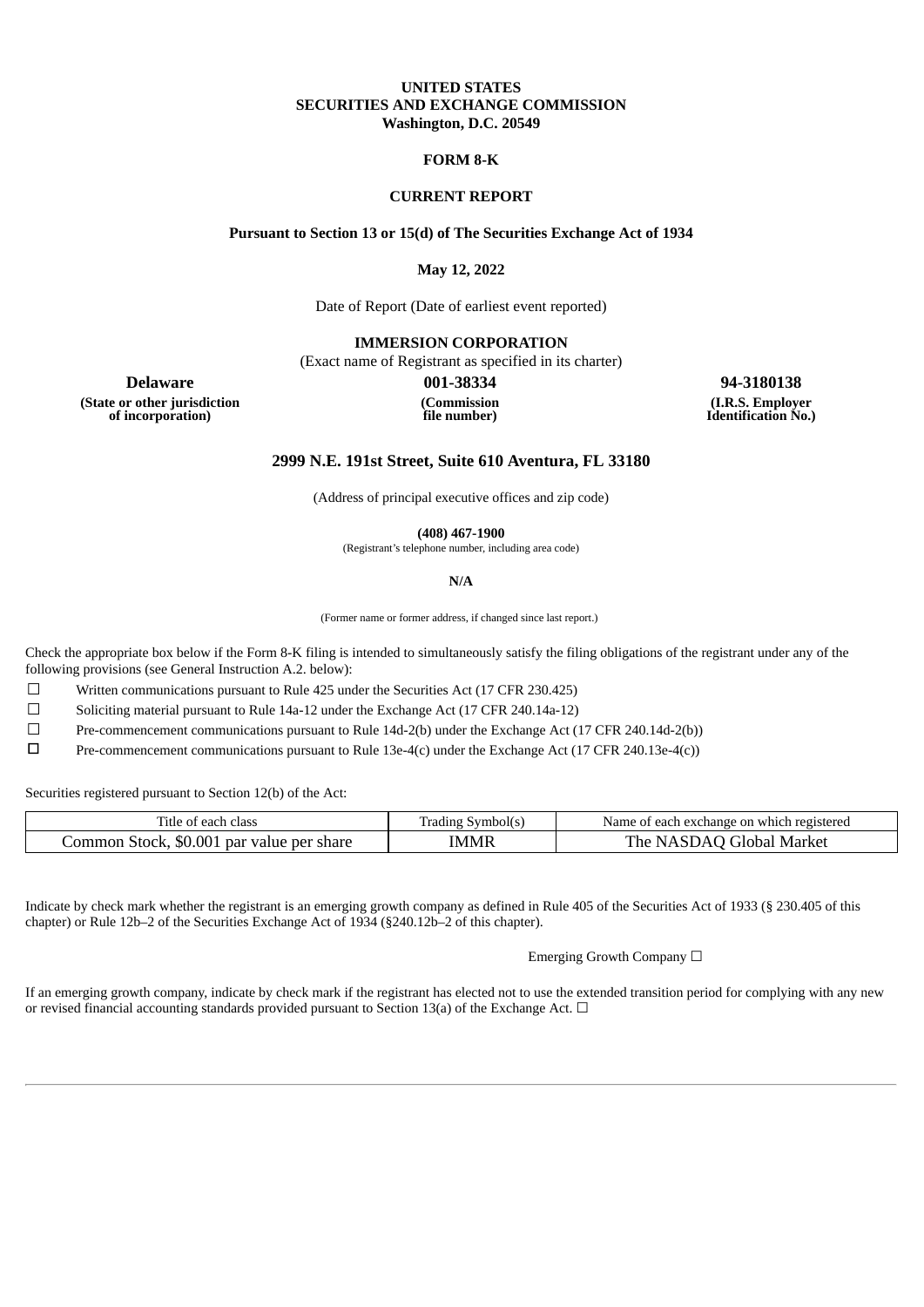## **Item 2.02 Results of Operations and Financial Condition.**

On May 12, 2022, Immersion Corporation (the "Company") issued a press release regarding financial results for the first quarter ended March 31, 2022. A copy of the press release is attached to this Current Report as Exhibit 99.1, and the information in Exhibit 99.1 is incorporated herein by reference.

The information in Item 2.02 and Exhibit 99.1 in this Current Report on Form 8-K shall not be deemed "filed" for the purposes of Section 18 of the Securities Exchange Act of 1934, as amended, or otherwise subject to the liabilities of that Section, nor shall it be deemed incorporated by reference into any filing under the Securities Act of 1933, as amended, or the Securities Exchange Act of 1934, as amended.

## **Item 9.01 Financial Statements and Exhibits.**

a. *Exhibits.*

Exhibit No. Exhibit Title [99.1](#page-3-0) Press Release dated May 12, 2022 [\(regarding](#page-3-0) financial results for first quarter ended March 31, 2022)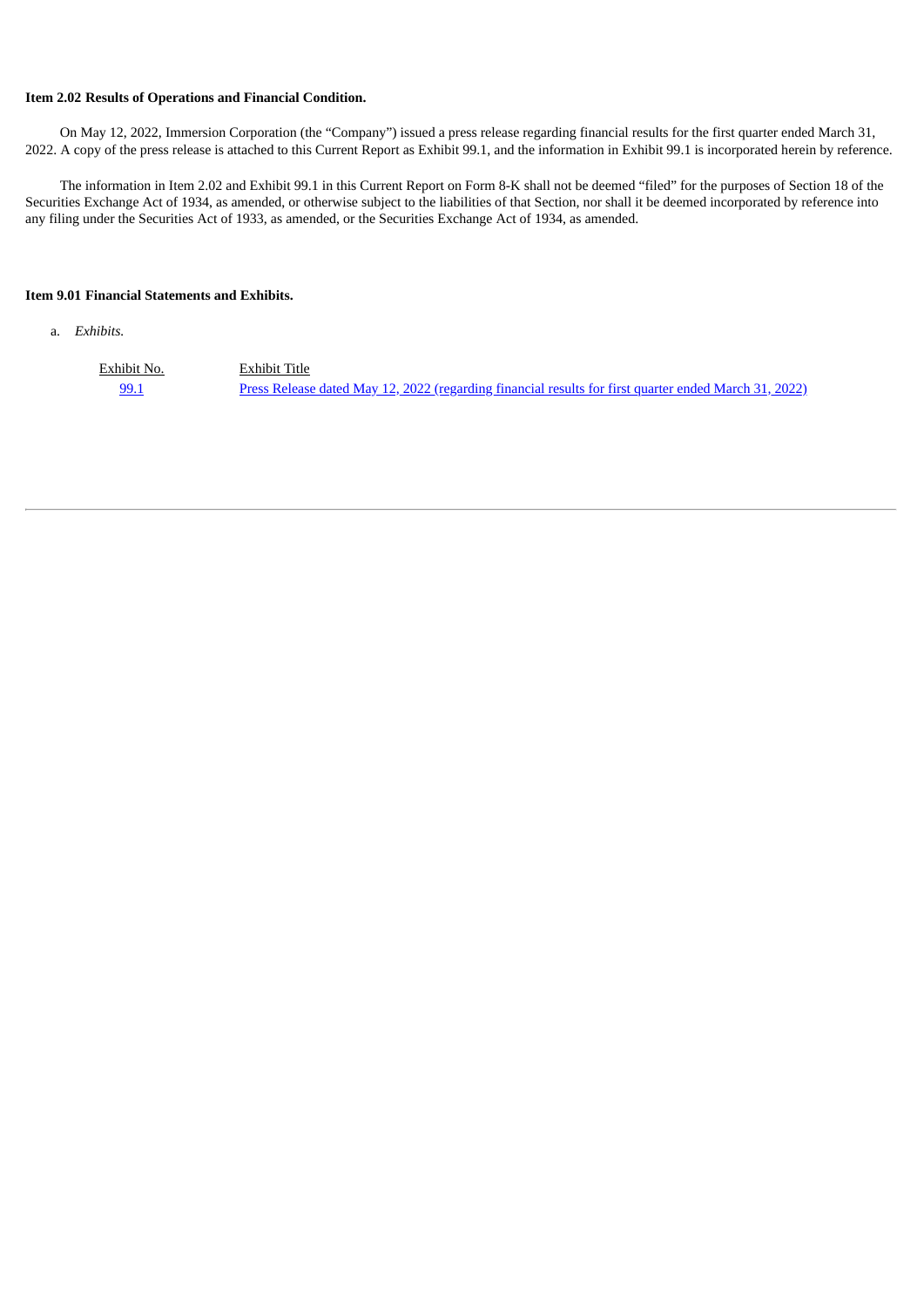## **SIGNATURES**

Pursuant to the requirements of the Securities Exchange Act of 1934, the registrant has duly caused this report to be signed on its behalf by the undersigned hereunto duly authorized.

## IMMERSION CORPORATION

Date: May 12, 2022 By: /s/ AARON AKERMAN

Name: Aaron Akerman<br>Title: Chief Financial O Chief Financial Officer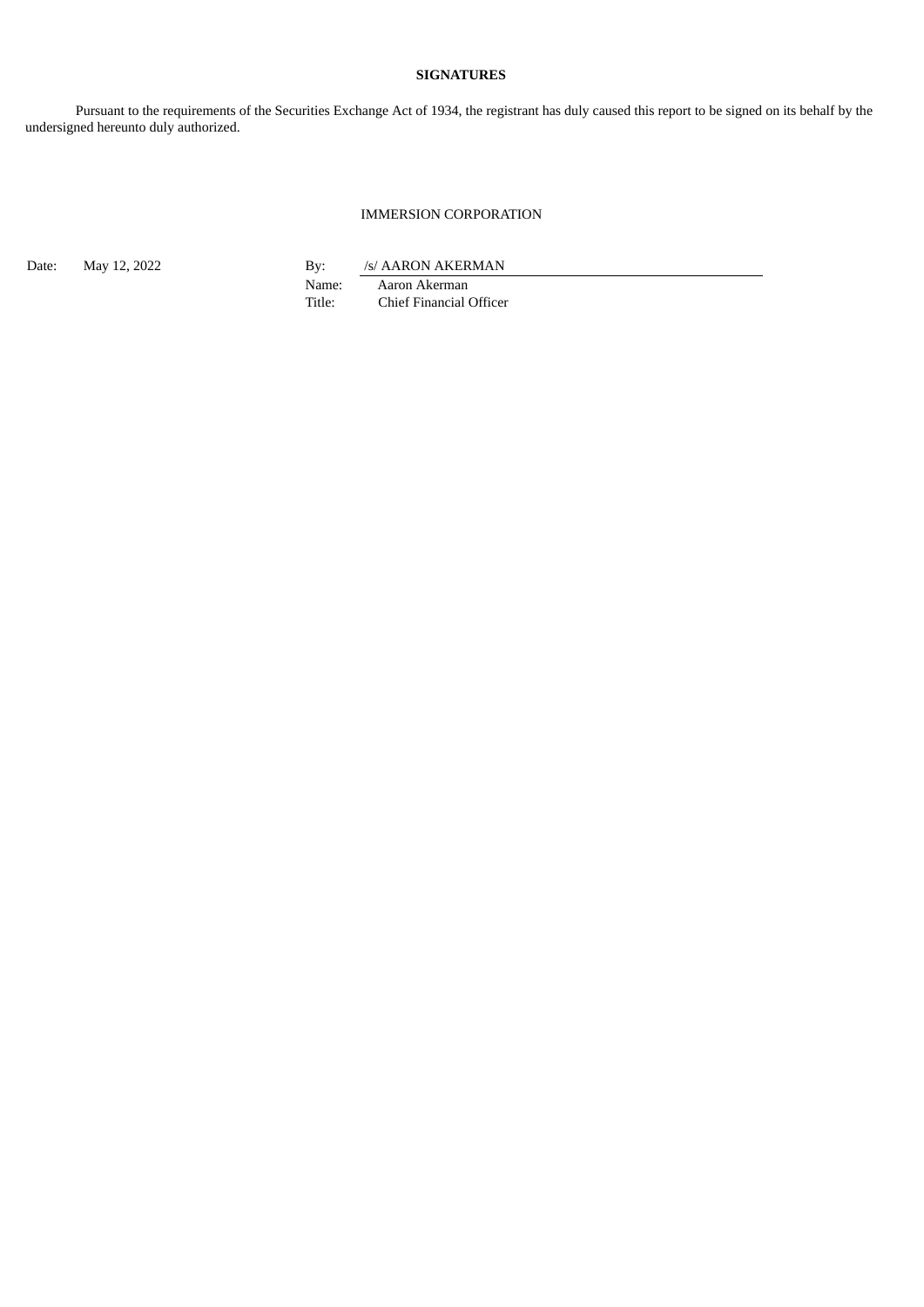# Immersion Corporation Reports First Quarter 2022 Results *Company Continues Focus on Driving Profitability*

<span id="page-3-0"></span>**AVENTURA FL, May 12, 2022 –** Immersion Corporation (NASDAQ: IMMR), the leading developer and provider of technologies for haptics, today reported financial results for the first quarter ended March 31, 2022.

First Quarter Financial Summary:

- Total revenues of \$7.3 million, compared to \$7.2 million in the first quarter of 2021. Royalty and license revenues were \$7.2 million, compared to \$7.1 million in the first quarter of 2021.
- GAAP operating expenses of \$3.7 million declined 20% from \$4.6 million in the first quarter of 2021. Non-GAAP operating expenses of \$2.4 million declined 39% from \$4.0 million in the first quarter of 2021. (See attached table for a reconciliation of GAAP to non-GAAP financial measures.)
- GAAP net income was \$5.1 million, or \$0.15 per diluted share, compared to GAAP net income of \$2.0 million, or \$0.07 per diluted share, in the first quarter of 2021.
- Non-GAAP net income was \$6.9 million, or \$0.20 per diluted share, compared to non-GAAP net income of \$2.8 million, or \$0.10 per diluted share in the first quarter of 2021.
- Cash, cash equivalents and short-term investments was \$146.5 million as of March 31, 2022.
- Cash increased by \$11.5 million sequentially inclusive of repurchase of \$4.4 million of stock.

"Our results reflect a remarkable transformation of Immersion into a consistently profitable business with an enviable balance sheet," said Francis Jose, CEO. "The board and management have optimized the company's cost structure by simplifying our operating priorities and eliminating unnecessary costs. Our strong cash position provides us with considerable optionality as we pursue our strategic initiatives and work to drive long-term shareholder value."

"We are excited about the growing opportunities in the AR/VR/metaverse market, particularly with the proliferation of dozens of devices now available in the marketplace where haptics is crucial to an immersive user experience," added Mr. Jose. "We are laser-focused on ensuring our relevant intellectual property for the AR/VR/metaverse market is recognized, either through the execution of licenses or by proactive enforcement."

Recent Business Highlights:

• Expanded our license agreement with Mobase Co., Ltd., formerly Seoyon Electronics Co., Ltd., a leading international supplier of automotive systems and products, to provide access to Immersion's patented haptic technology for use in its in-vehicle touchscreens.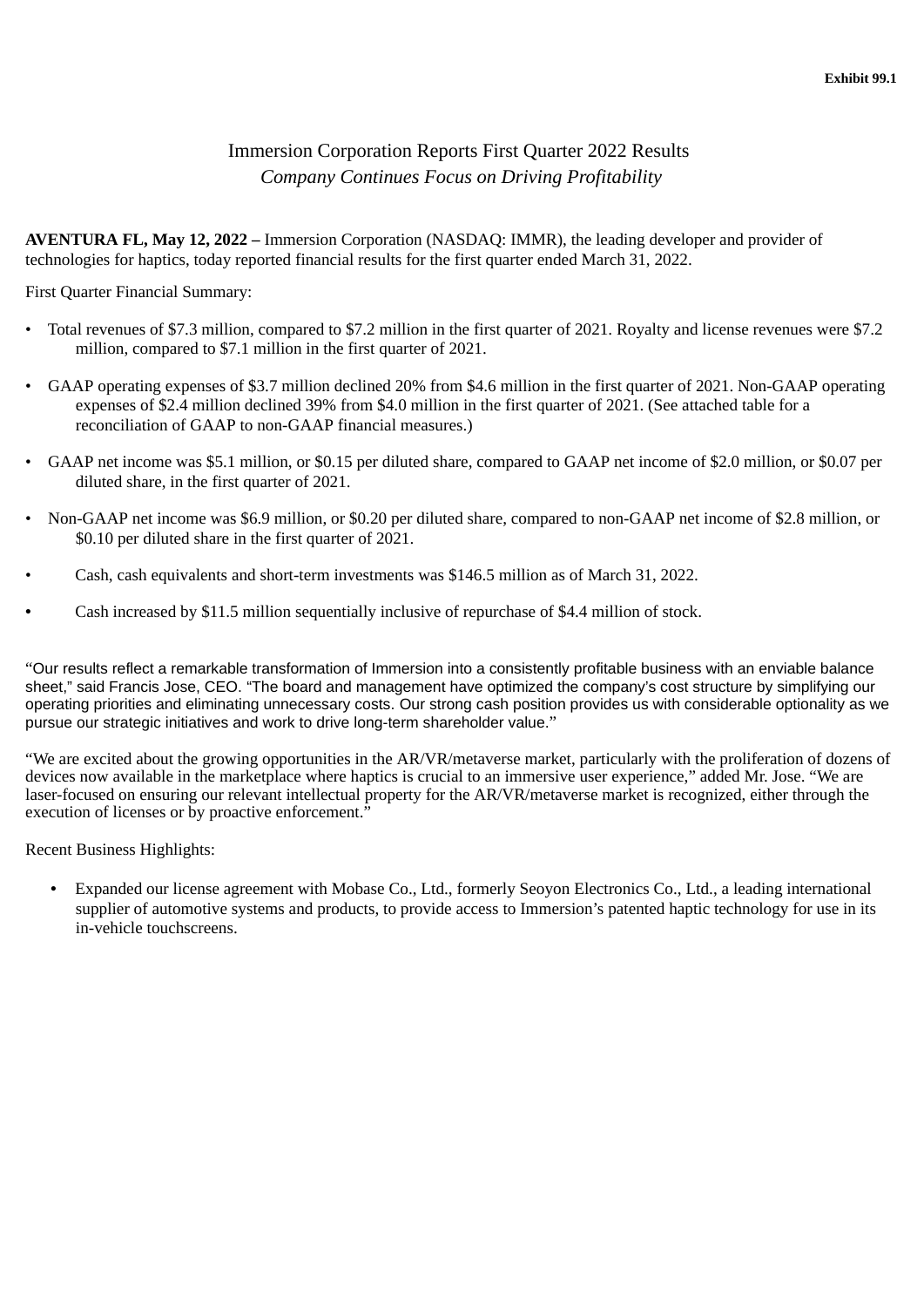• Further progress in development of industry standards in the Internet Engineering Task Force (IETF). Immersion's proposal to treat haptics as a top-level media type (at the same level as audio and video) for all internet media and communications, progressed to 'Proposed Standard' at IETF 113 in March.

# **About Immersion**

Immersion Corporation (NASDAQ: IMMR) is the leading innovator of touch feedback technology, also known as haptics. The company invents, accelerates, and scales haptic experiences by providing technology solutions for mobile, automotive, gaming, and consumer electronics. Haptic technology creates immersive and realistic experiences that enhance digital interactions by engaging users' sense of touch. Learn more at www.immersion.com.

## **Use of Non-GAAP Financial Measures**

Immersion reports all financial information required in accordance with generally accepted accounting principles (GAAP), but it believes that evaluating its ongoing operating results may be difficult to understand if limited to reviewing only GAAP financial measures. Immersion discloses this non-GAAP information, such as Non-GAAP net income and Non-GAAP net income per diluted share because it is useful in understanding the company's performance as it excludes certain non-cash expenses like stock-based compensation expense and other special charges, such as deferred tax assets valuation allowance, depreciation and restructuring costs, that many investors feel may obscure the company's true operating performance. Likewise, management uses these non-GAAP financial measures to manage and assess the profitability of its business. Non-GAAP financial measures should be viewed in addition to, and not as an alternative for, the Company's reported results under GAAP. The non-GAAP financial measures are not intended to be considered in isolation or as a substitute for results prepared in accordance with GAAP. Such non-GAAP financial measures are reconciled to their closest GAAP financial measures in tables contained in this press release.

# **Forward-looking Statements**

This press release includes forward-looking statements within the meaning of Section 27A of the Securities Act of 1933, as amended (the "Securities Act"), and Section 21E of the Securities Exchange Act of 1934, as amended (the "Exchange Act"). The forward-looking statements involve risks and uncertainties. Forward-looking statements are identified by words such as "anticipates," "believes," "expects," "intends," "may," "can," "will," "places," "estimates," and other similar expressions. However, these words are not the only way we identify forward-looking statements. Examples of forward-looking statements include any expectations, projections, or other characterizations of future events, or circumstances, and include our statement that we are laser-focused on ensuring our relevant intellectual property for the AR/VR/metaverse market is recognized.

Because forward-looking statements relate to the future, they are subject to inherent uncertainties, risks and changes in circumstances that are difficult to predict and many of which are outside of our control. Actual results could differ materially from those projected in the forward-looking statements, therefore we caution you not to place undue reliance on these forwardlooking statements. Important factors that could cause our actual results and financial condition to differ materially from those indicated in the forward-looking statements include, among others, the following: the effects of the COVID-19 global pandemic on the Company and its business, and on the business of its suppliers and customers; unanticipated changes in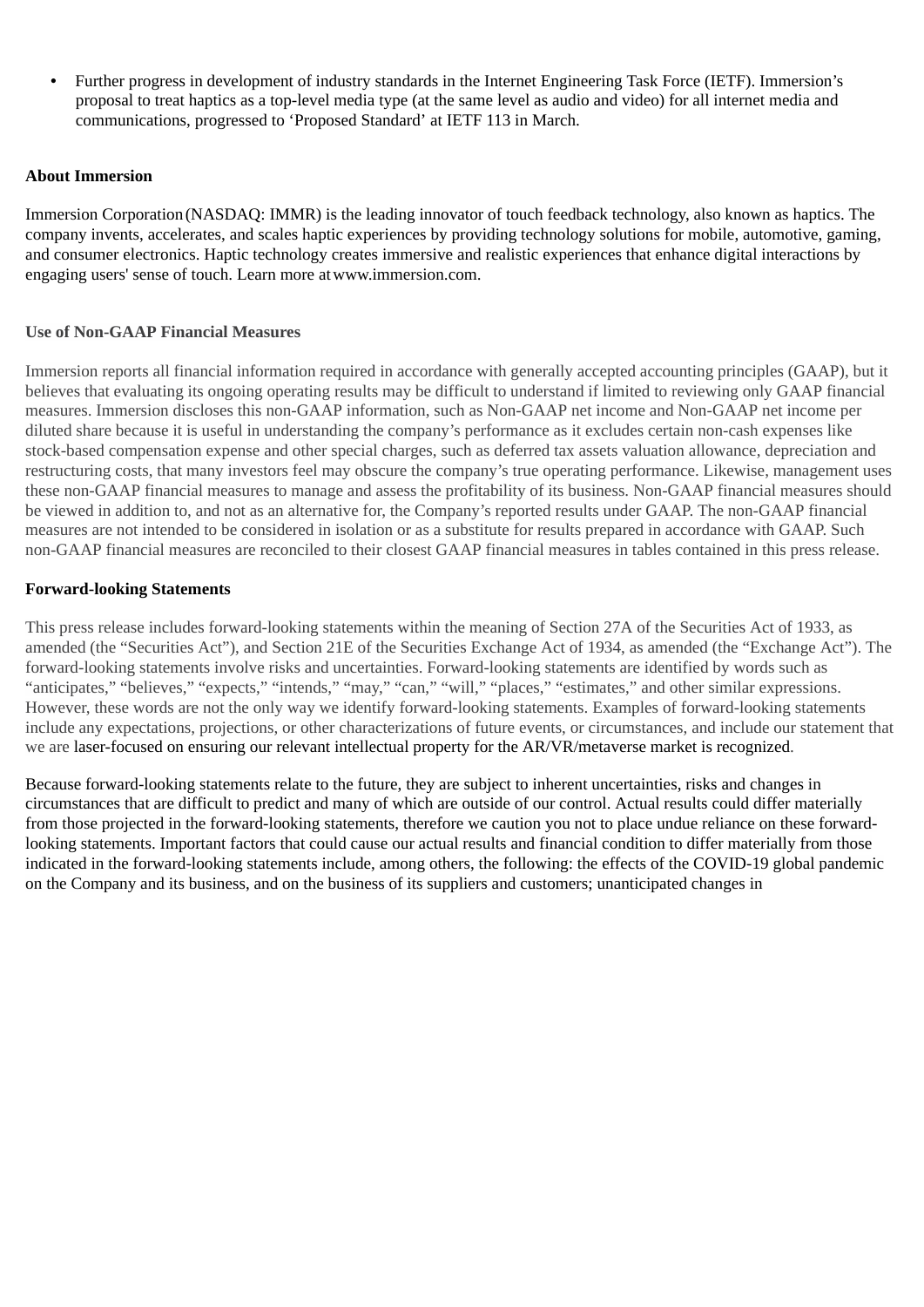the markets in which the Company operates; the effects of the current macroeconomic climate (especially in light of the ongoing adverse effects of the COVID-19 global pandemic); delay in or failure to achieve adoption of or commercial demand for the Company's products or third party products incorporating the Company's technologies; the inability of Immersion to renew existing licensing arrangements, or enter into new licensing arrangements on favorable terms; the loss of a major customer; the ability of Immersion to protect and enforce its intellectual property rights and other factors. For a more detailed discussion of these factors, and other factors that could cause actual results to vary materially, interested parties should review the risk factors listed in Immersion's Annual Report on Form 10-K for 2021 which is on file with the U.S. Securities and Exchange Commission. Any forward-looking statements made by us in this press release speak only as of the date of this press release, and Immersion does not intend to update these forward-looking statements after the date of this press release, except as required by law.

Immersion, and the Immersion logo are trademarks of Immersion Corporation in the United States and other countries. All other trademarks are the property of their respective owners. The use of the word "partner" or "partnership" in this press release does not mean a legal partner or legal partnership.

 $(IMMR - C)$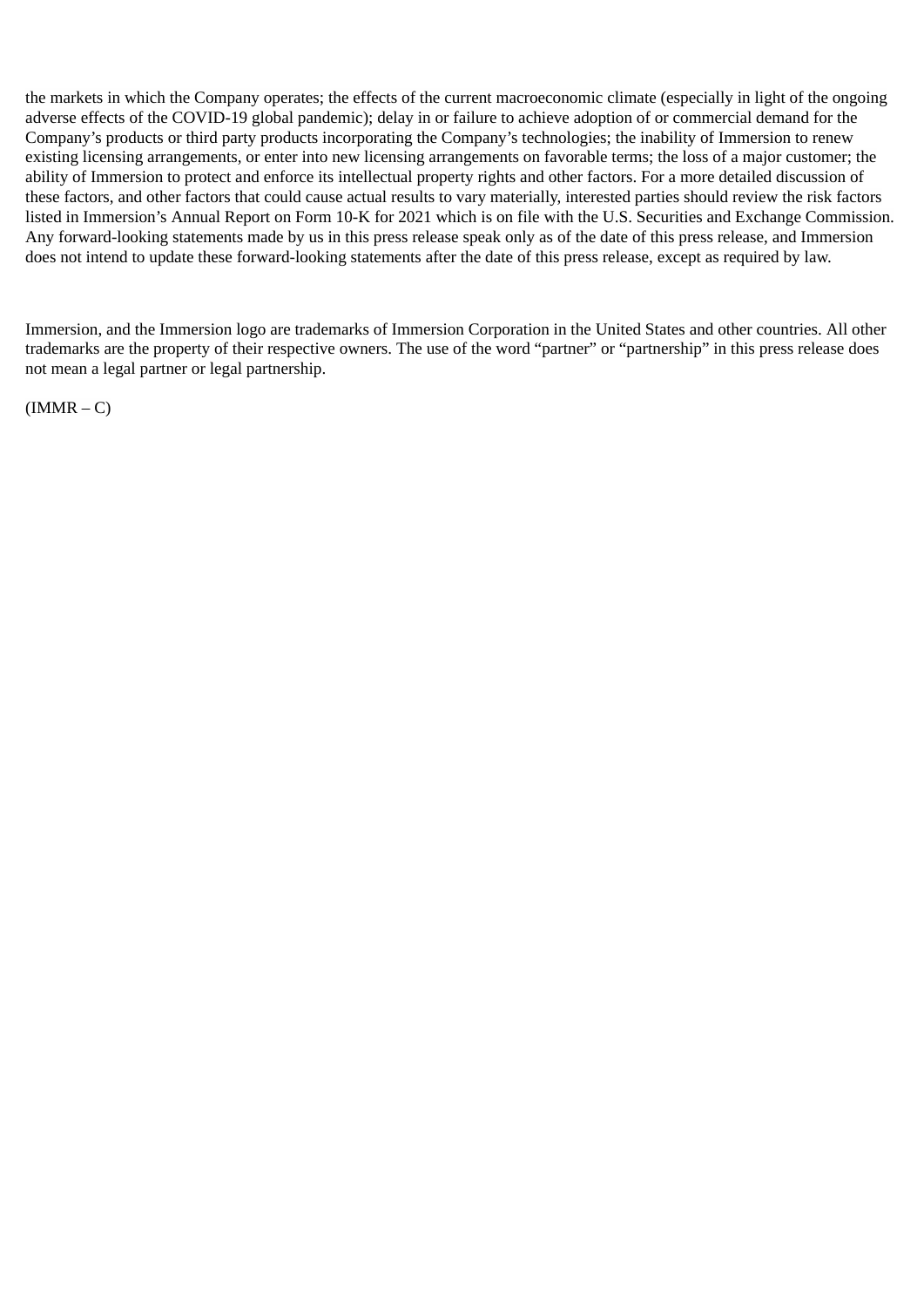## **Immersion Corporation Condensed Consolidated Balance Sheets (In thousands) (Unaudited)**

|                                           | <b>March 31, 2022</b> | <b>December 31, 2021</b> |  |
|-------------------------------------------|-----------------------|--------------------------|--|
|                                           | (Unaudited)           | (1)                      |  |
| <b>ASSETS</b>                             |                       |                          |  |
| Cash                                      | \$<br>62,958          | -\$<br>51,490            |  |
| Marketable equity securities              | 83,532                | 86,431                   |  |
| Accounts and other receivables            | 2,079                 | 1,970                    |  |
| Prepaid expenses and other current assets | 11,788                | 13,432                   |  |
| Total current assets                      | 160,357               | 153,323                  |  |
| Property and equipment, net               | 405                   | 444                      |  |
| Long-term deposits                        | 4,917                 | 9,658                    |  |
| Marketable debt securities                | 11,181                | 7,286                    |  |
| Other assets, net                         | 4,001                 | 4,809                    |  |
| <b>TOTAL ASSETS</b>                       | \$<br>180,861         | \$<br>175,520            |  |
| <b>LIABILITIES</b>                        |                       |                          |  |
| Accounts payable                          | \$<br>53              | \$<br>2                  |  |
| Accrued compensation                      | 567                   | 555                      |  |
| Deferred revenue                          | 4,736                 | 4,826                    |  |
| Other current liabilities                 | 15,955                | 11,247                   |  |
| Total current liabilities                 | 21,311                | 16,630                   |  |
| Long-term deferred revenue                | 15,494                | 16,699                   |  |
| Other long-term liabilities               | 706                   | 896                      |  |
| <b>TOTAL LIABILITIES</b>                  | 37,511                | 34,225                   |  |
| STOCKHOLDERS' EQUITY                      | 143,350               | 141,295                  |  |
| TOTAL LIABILITIES & STOCKHOLDERS' EQUITY  | 180,861<br>\$         | 175,520<br>S             |  |
|                                           |                       |                          |  |

(1) Derived from Immersion's annual audited consolidated financial statements.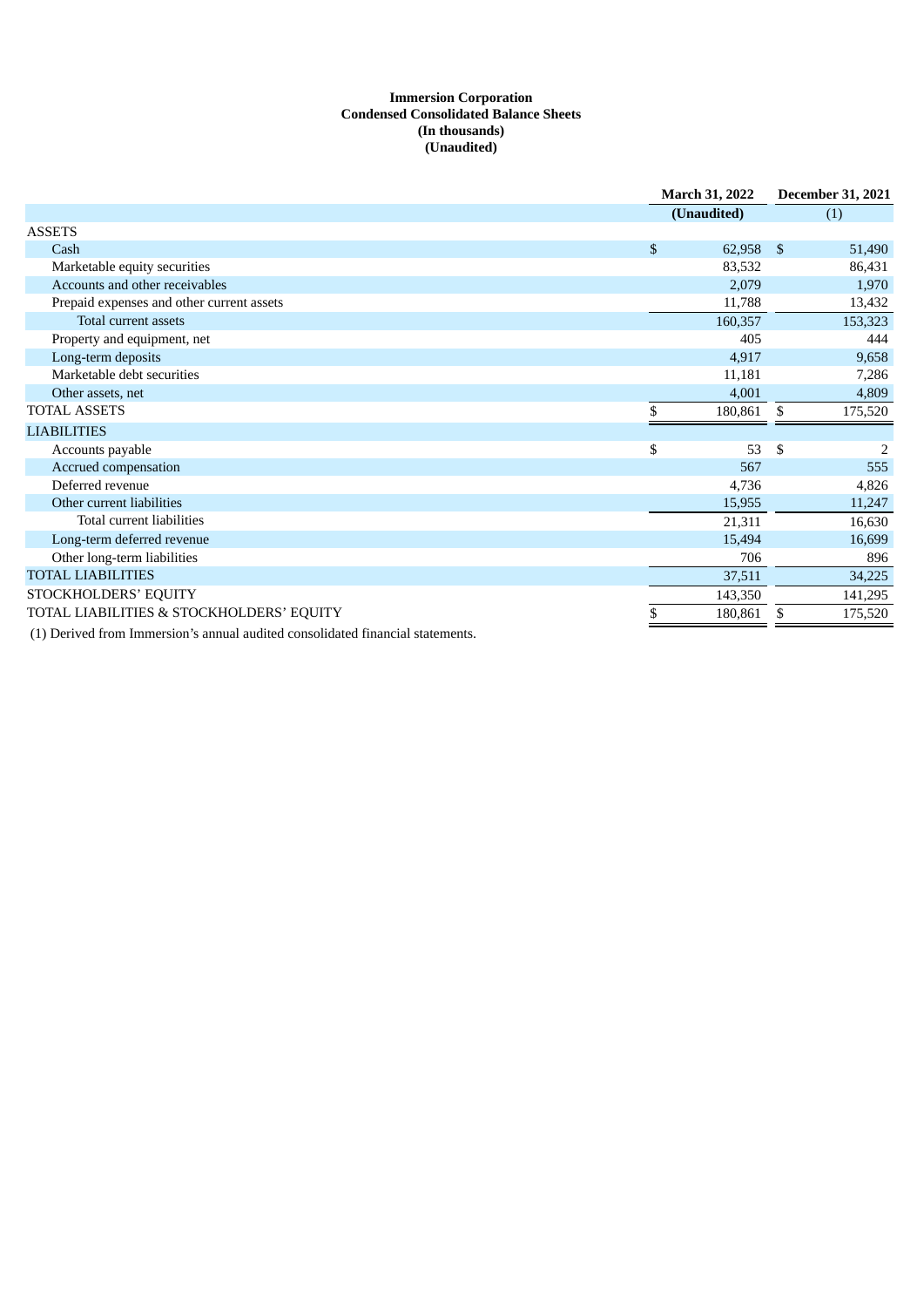## **Immersion Corporation Condensed Consolidated Statements of Income (In thousands, except per share amounts) (Unaudited)**

|                                                         |      | <b>Three Months Ended</b><br>March 31, |              |        |
|---------------------------------------------------------|------|----------------------------------------|--------------|--------|
|                                                         | 2022 |                                        |              | 2021   |
| Revenues:                                               |      |                                        |              |        |
| Royalty and license                                     | \$   | 7,230                                  | -S           | 7,068  |
| Development, services, and other                        |      | 78                                     |              | 91     |
| Total revenues                                          |      | 7,308                                  |              | 7,159  |
| Costs and expenses:                                     |      |                                        |              |        |
| Cost of revenues                                        |      | $\overline{4}$                         |              | 29     |
| Sales and marketing                                     |      | 486                                    |              | 1,106  |
| Research and development                                |      | 509                                    |              | 1,307  |
| General and administrative                              |      | 2,706                                  |              | 2,224  |
| Total costs and expenses                                |      | 3,705                                  |              | 4,666  |
| <b>Operating Income</b>                                 |      | 3,603                                  |              | 2,493  |
| Interest and other income (loss), net                   |      | 2,034                                  |              | (316)  |
| Income before provision for income taxes                |      | 5,637                                  |              | 2,177  |
| Provision for income taxes                              |      | (561)                                  |              | (141)  |
| Net Income                                              |      | 5,076                                  | $\mathbb{S}$ | 2,036  |
| Basic net income per share                              |      | 0.15                                   | \$.          | 0.07   |
| Shares used in calculating basic net income per share   |      | 33,996                                 |              | 28,579 |
| Diluted net income per share                            |      | 0.15                                   | -S           | 0.07   |
| Shares used in calculating diluted net income per share |      | 34,268                                 |              | 29,180 |
|                                                         |      |                                        |              |        |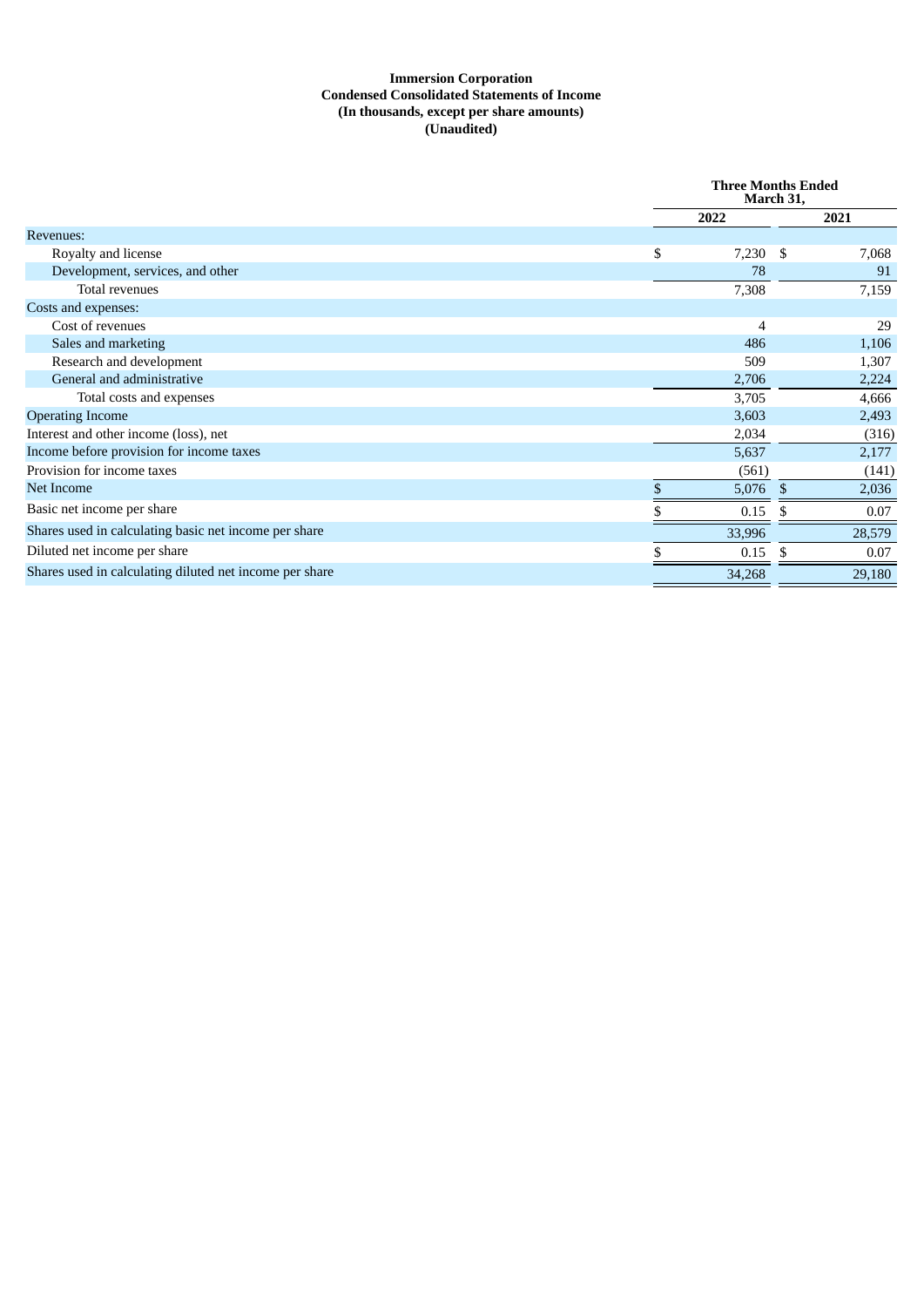### **Immersion Corporation Reconciliation of GAAP Net Income to Non-GAAP Net Income (In thousands, except per share amounts) (Unaudited)**

|                                                                  | <b>Three Months Ended</b><br>March 31. |      |        |
|------------------------------------------------------------------|----------------------------------------|------|--------|
|                                                                  | 2022                                   |      | 2021   |
| GAAP net income                                                  | 5,076                                  | - \$ | 2,036  |
| Add: Provision for income taxes                                  | 561                                    |      | 141    |
| Less: Non-GAAP provision for income taxes                        | (31)                                   |      | (29)   |
| Add: Stock-based compensation                                    | 1,141                                  |      | 531    |
| Add: Restructuring expense                                       |                                        |      | 101    |
| Add: Depreciation and amortization of property and equipment     | 35                                     |      | 24     |
| Other nonrecurring charges                                       | 93                                     |      |        |
| Non-GAAP net income                                              | 6.875                                  |      | 2,804  |
| Non-GAAP net income per diluted share                            | 0.20                                   |      | 0.10   |
| Shares used in calculating Non-GAAP net income per diluted share | 34.268                                 |      | 29.180 |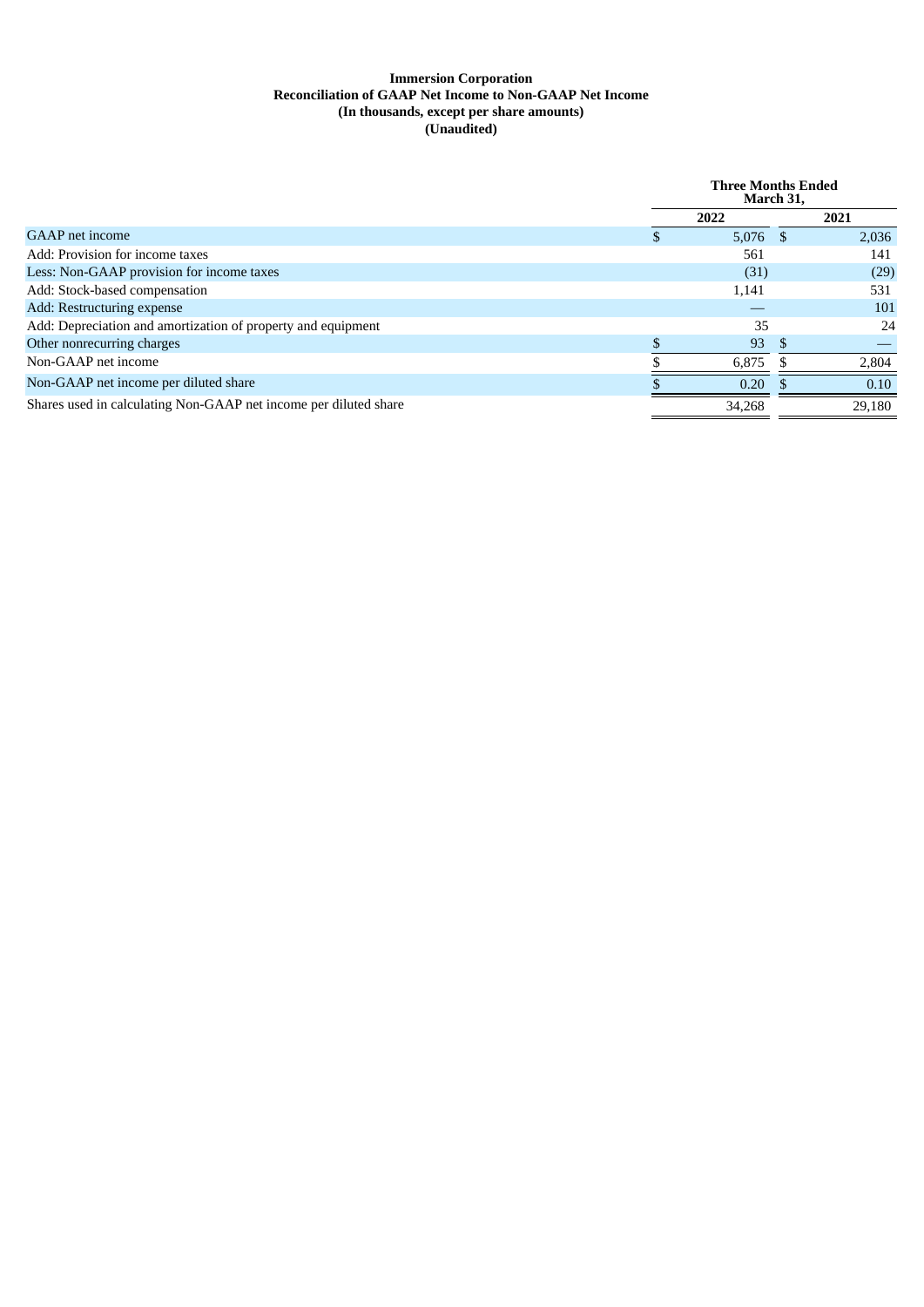## **Immersion Corporation Disaggregated Revenue Information (In thousands) (Unaudited)**

|                                          | <b>Three Months Ended</b><br>March 31, |  |       |
|------------------------------------------|----------------------------------------|--|-------|
|                                          | 2022                                   |  | 2021  |
| Fixed fee license revenue                | 1,745                                  |  | 1,275 |
| Per-Unit royalty revenue                 | 5,485                                  |  | 5,793 |
| Total royalty and license revenue        | 7,230                                  |  | 7,068 |
| Development, services, and other revenue | 78                                     |  | 91    |
| Total revenues                           | 7,308                                  |  | 7,159 |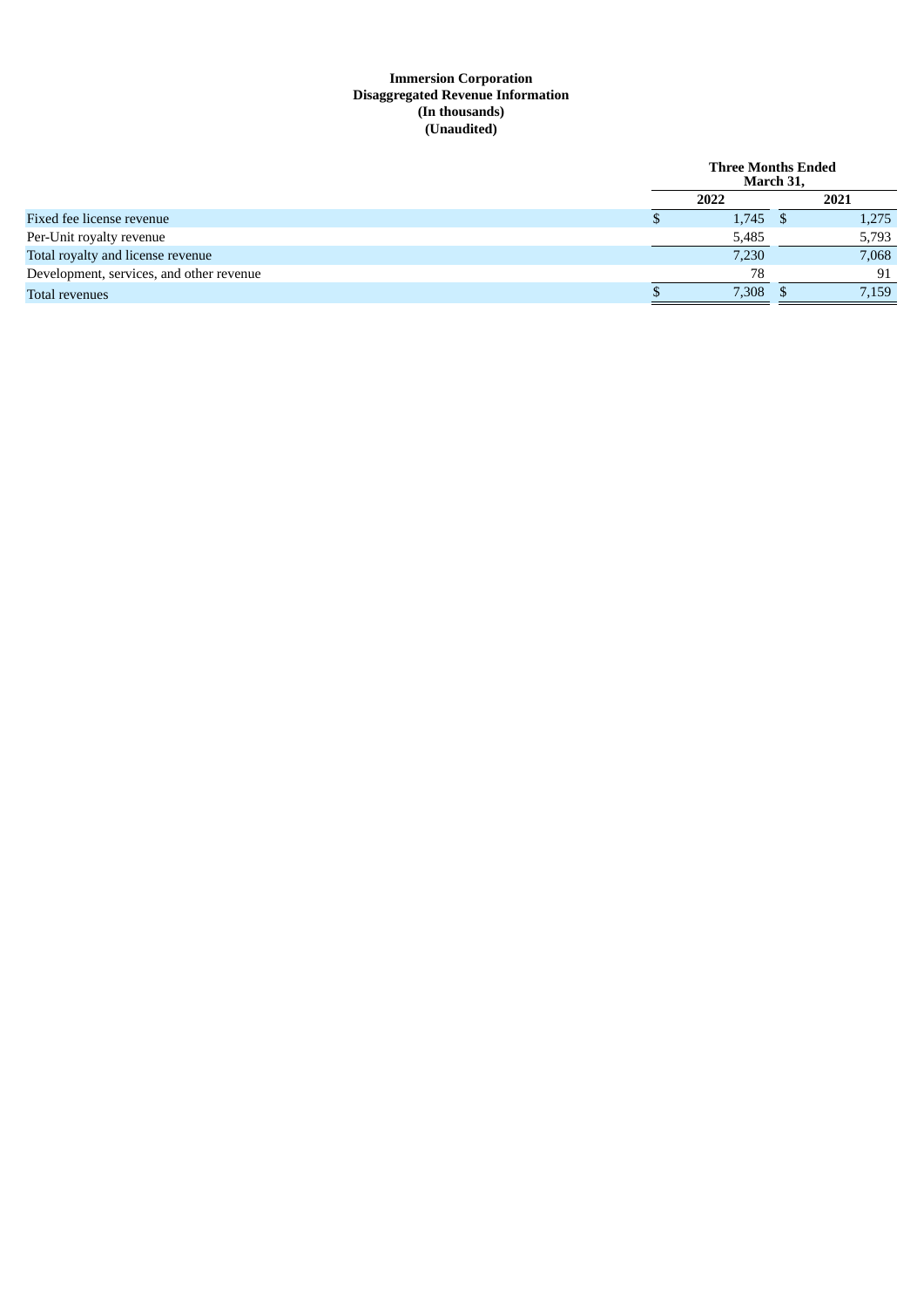### **Immersion Corporation Revenue by Line of Business ( U n a u d i t e d )**

|            | <b>Three Months Ended</b><br>March 31, |       |  |
|------------|----------------------------------------|-------|--|
|            | 2022                                   | 2021  |  |
| Mobility   | 60 %                                   | 68 %  |  |
| Gaming     | 23 %                                   | 19 %  |  |
| Automotive | 16 %                                   | 12 %  |  |
| Other      | $1\%$                                  | 1 %   |  |
|            | 100 %                                  | 100 % |  |